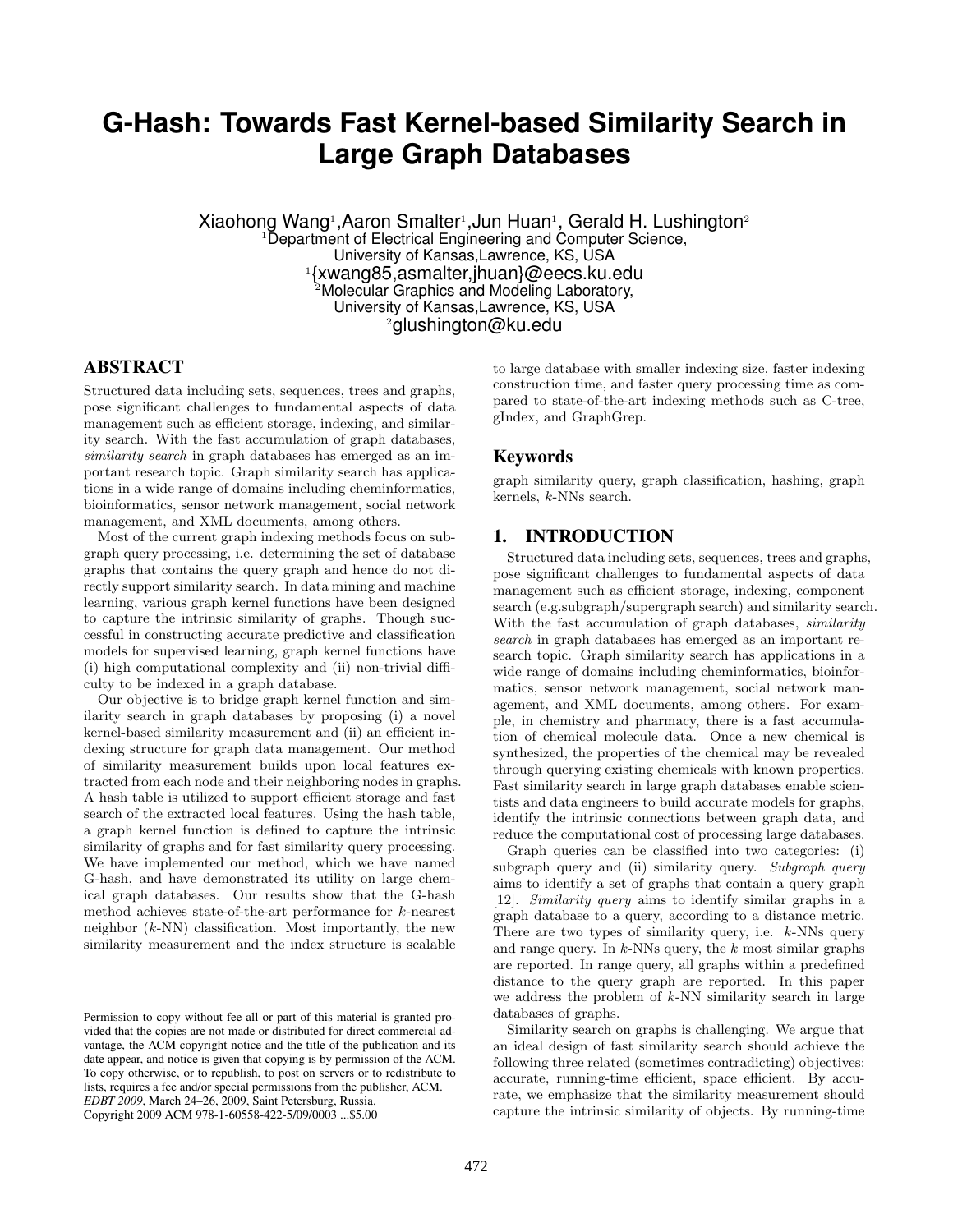efficient, it is well-known that operations on graphs, such as subgraph isomorphism, are NP-complete problems [6] which require us to design efficient algorithms to avoid exhaustive search as much as possible. By space efficient, the index structure should not add a significant storage overhead to graph databases.

The most straightforward approach for similarity measurement is to embed a graph in a high dimensional Euclidian space, known as the feature space, and use spatial indexing techniques for similarity search. Current feature extraction methods operate in two different ways: (i) enumeration of substructures in each graph separately (e.g. generating a set of random walks from a graph) [15], and (ii) enumeration of substructures from a set of graphs (e.g. mining frequent patterns) [30, 4, 32, 29]. Though widely used, there are several limitations of adapting the feature extraction and feature indexing strategy for similarity search. First, the feature extraction process is computational intensive, especially for mining large graph databases. Second, feature extraction may produce many features that occupy a large amount of memory. Different feature selection methods have been devised to identify "discriminative" features [30]. However features that are efficient for database search may not be equally good for similarity search and a trade-off is needed.

Here we explore a new way of graph similarity search where similarity is defined using graph kernel functions. Rather than extracting features explicitly, a kernel function maps data objects to a high-dimensional functional space and measure the similarity of objects by computing the inner product of the objects in the functional space. The advantage of kernel function based similarity measurement is that kernel function usually have high statistical power, i.e. affording high classification accuracy. The major difficulty of applying kernel function for database search is that (i) kernel functions for graphs are expensive to compute and (ii) there is no clear way to index the kernel function computation over a large graph database.

Our approach, called G-hash, aims to devise a kernel function that can be efficiently computed over a large graph database. In our model, graphs are reduced to point sets that are compared directly via a kernel function. Typically such an approach would lose a great deal of information in the rich graph structure, but we avoid this by compressing much of the topological information into feature vectors describing each graph vertex. This approach provides a compact graph representation that is information rich, yet easy to compare. We then hash graph objects using the compressed set representation. The hash keys are based these sets and hence similar objects in the hash table are positioned in the same or nearby cells. Once we have hashed graphs in a database into the table, we can find all similar nodes and then calculate the distances between the query graph and the graphs in the database based on them and kernel function to obtain the k-NNs of the query graph.

In summary, our contributions in this papers are:

- Devised a graph kernel function and related index structure for fast graph similarity search
- Our index has linear time to compute (in terms of total number of nodes in a graph database) and may be constructed on-line with dynamic insertion and deletion

• We have proved that the new graph kernel function and its related index structure achieved a better tradeoff between capturing the intrinsic similarity of graphs and fast computation for large graph databases.

This paper is organized as follows. We review related work in the areas of hashing, indexing, and kernels for graphs in section 2. Next, we formally define graphs and graph similarity search in section 3. We discuss the details of our index structure and kernel function in section 4. Finally we present a comprehensive experimental study using our methods and competing methods, and conclude with a few remarks on the study and future work.

## 2. RELATED WORK

In this section we discuss related work, starting from indexing in graph databases in general, including subgraph search, approximate subgraph search, and graph similarity search, and move to graph kernel functions.

#### 2.1 Subgraph Search

Many of the recent methods for subgraph search adopt a similar framework, decomposing graphs into a set of smaller pieces, treating each piece as a feature, and building a featurebased index structure for subgraph query. Methods that belong to this category include GraphGrep [21], gIndex [30],  $FG\text{-}Index [4], Tree\text{-}Delta [32], and GDIndex [29].$ 

The simplest type of feature in use for graph indexing is walks (including path as special cases) as pioneered in GraphGrep [21]. Path are easy to retrieve and easy to work with. The simplicity of paths limit their expressiveness. For example, using paths, we could not distinguish the topology of a ring and a chain (where all paths from the two graphs are paths with different sizes).

Recognizing the limitation of paths, gIndex [30] and FG-Index [4] build indices using general subgraphs, which can easily distinguish between paths and cycles in graphs and hence are more powerful. The limitation of subgraph features is that subgraph enumeration and matching are computational intensive procedures. In order to manage these obstacles, these methods extract only frequent subgraph features. Similar methods, Tree+Delta [32] and TreePI [31] use frequent tree patterns (as well as some discriminative graph features) instead of frequent subgraph patterns.

The method GDIndex [29] also uses subgraphs as the basic index feature, but does not restrict itself to frequent subgraph features. In addition to a subgraph-based index, this method incorporates a hash table of subgraphs for fast isomorphism lookup. While this method's focus is subgraph search, it supports similarity search as well.

## 2.2 Approximate Subgraph Search

Besides strict subgraph search, some methods relax the isomorphism matching constraint and allow partial or approximate matches. This is a relatively new direction, and hence not many methods currently address the problem. One such method, SAGA [24], was designed for biological pathway analysis. First, it builds an index based on graph fragments. It then uses a graph distance measure to allow for vertex mismatches and gaps when when matching candidate graphs to a query.

Another method  $gApprox$  [3] is similar to the  $gIndex$  [30] method, in spirit and name, as well as authors. This approach seeks to mine frequent approximate patterns from a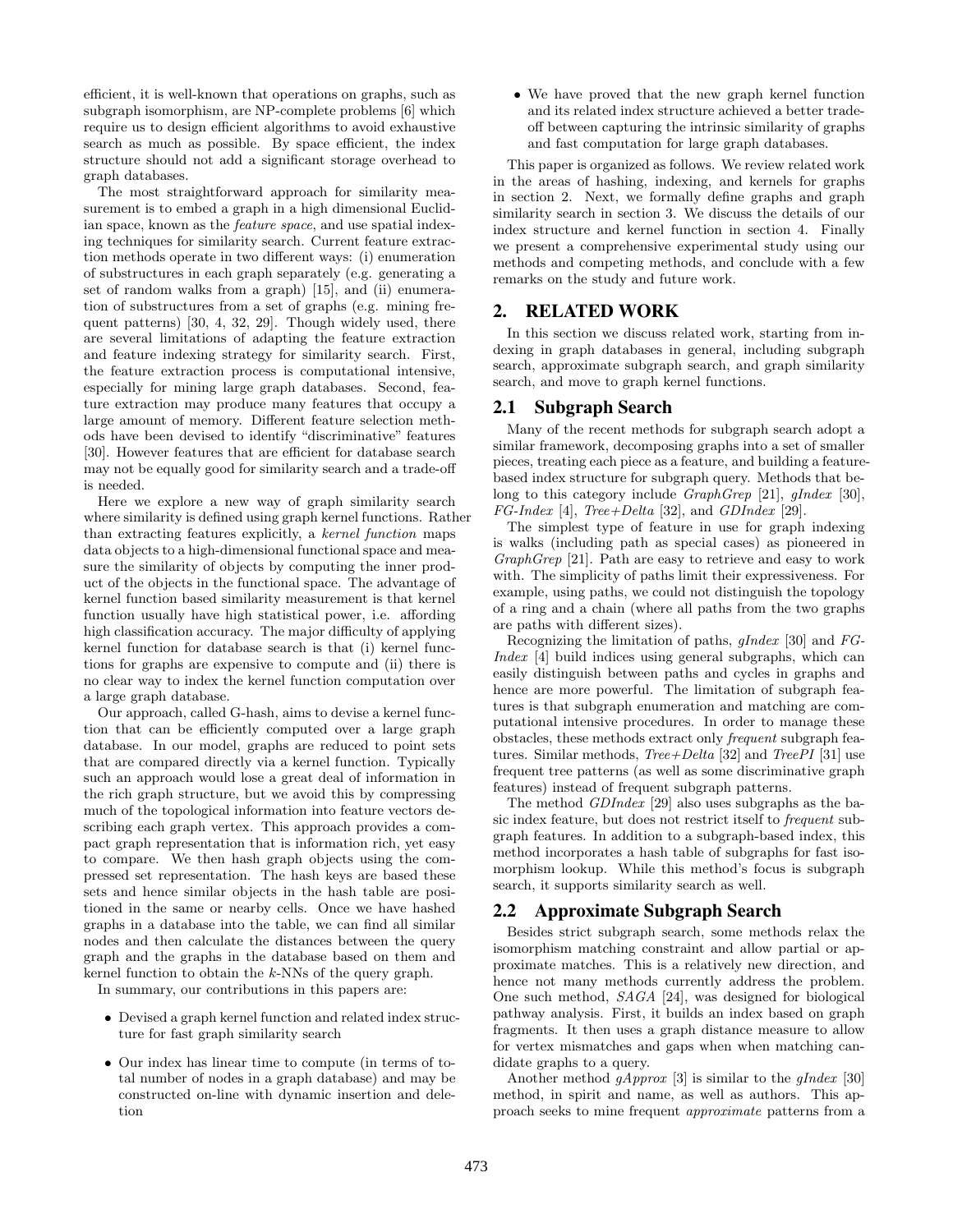graph database and use these for indexing. They also explore the notion of approximately frequent.

The method TALE [25] is also designed for approximate graph matching. It's focus, however, is on handling large graphs with thousands of vertices and edges.

## 2.3 Graph Similarity Search

There are three commonly used ways to measure graph similarity. The first is *edit distance*. That is, given a set of operations on graph vertices and edges (such as insertion, deletion, relabeling), how many many such operations are required to transform graph  $G$  into another graph,  $G'$ . We can parameterize the method by assigning different costs to different operations and summing over the total cost of all operations. Edit distance is an intuitively attractive approach to graph similarity, but unfortunately in practice it is costly to compute (NP-hard).  $C$ -Tree [12] is a widely used graph indexing scheme that also does not use graph pieces as features. Instead, it organizes database graphs in tree based structure, where interior nodes are graph closures, and leaf nodes are database graphs. Importantly, C-Tree also supports similarity queries where the previous two methods,GraphGrep and gIndex, do not.

One method, GString [13] is a subgraph similarity query method and uses graph fragments as features as well. The approach is somewhat different than the previous two featurebased subgraph search methods. Complex graphs are first reduced into connected graphs of fewer nodes, each of which represents a specific fragment. Canonical node numbering is used to create a string representation for each graph in a database. An index that supports similarity search is then constructed in the form of a suffix tree. This method combines the expressive power of subgraphs and simplified graphs with the speed of string querying and matching.

In addition, maximal common subgraph [2] and graph alignment [9, 27] are used to measure graph similarity. Unfortunately, there is no easy way to index both measurements for large graph databases.

## 2.4 Graph Kernel Functions

Several graph kernel functions have been studied. The pioneering work was done by Haussler in his work on Rconvolution kernel, providing a framework for many current graph kernel functions to follow [11]. The R-convolution kernel is based on the notion of decomposing a discrete structure (e.g. a graph) into a set of component objects (e.g. subgraphs). We can define many such decompositions, as well as kernels between pairs of component objects. The Rconvolution framework ensures that no matter the choice of decompositions or component kernels, the result is always a symmetric, positive semi-definite function, or a kernel function between compound objects. This key insight allows the problem of finding kernel functions for discrete structures to be reduced to those of finding decompositions and kernel functions between component objects. The R-convolution kernel can be extended to allow weighting of the kernel between various components, via the Weighted Decomposition Kernel [18].

Recent progresses of graph kernel functions could be roughly divided into two categories. The first group of kernel functions consider all possible components in a graph (e.g. all possible paths) and hence measure the global similarity of two graphs. These include product graph kernels [10], random walk based kernels [15], and kernels based on shortest paths between pair of nodes [1]. The second group of kernel functions try to capture the local similarity of two graphs by specifying a (finite) subset of components and counting the shared components only according to the finite subset of components. These include a large class of graph kernels called spectrum kernels [8] and recently frequent subgraph kernels [23]. The most efficient kernel function that we notice is proposed by Vishwanathan [28] for global similarity measurement with complexity  $O(n^3)$  where n is the maximal number of nodes in graphs. Different from global similarity measure, local similarity capturing is known to be expensive since subcomponent matching (e.g. subgraph isomorphism) is an NP-hard operation.

We adopt a recently develop graph wavelet matching kernel and make it scalable for large databases.

## 3. BACKGROUND

Before we proceed to discuss the algorithmic details, we present some general background regarding a computational analysis of graphs which includes (i) graph kernel functions, and (ii) graph wavelet analysis.

## 3.1 Graphs

A labeled graph G is described by a finite set of nodes V and a finite set of edges  $E \subset V \times V$ . In most applications, a graph is labeled, where labels draw from a label set  $\lambda$ . A labeling function  $\lambda : V \cup E \to \Sigma$  assigns labels to nodes and edges. In node-labeled graphs, labels are assigned to nodes only and in edge-labeled graphs, labels are assigned to edges only. In fully-labeled graphs, labels are assigned to nodes and edges. We may use a special symbol to represent missing labels. If we do that, node-labeled graphs, edgelabeled graphs, and graphs without labels are special cases of fully-labeled graphs. Without loss of generality, we deal with fully-labeled graphs only in this paper. For the label set  $\Sigma$  we do not assume any structure of  $\Sigma$  now; it may be a field, a vector space, or simply a set.

Following convention, we denote a graph as a quadruple  $G = (V, E, \Sigma, \lambda)$  where  $V, E, \Sigma, \lambda$  are explained before. A graph  $G = (V, E, \Sigma, \lambda)$  is a *subgraph* of another graph  $G' =$  $(V', E', \Sigma', \lambda')$ , denoted by  $G \subseteq G'$ , if there exists a 1-1 mapping  $f: V \to V'$  such that

- for all  $v \in V$ ,  $\lambda(v) = \lambda'(f(v))$
- for all  $(u, v) \in E$ ,  $(f(u), f(v)) \in E'$
- for all  $(u, v) \in E$ ,  $\lambda(u, v) = \lambda'(f(u), f(v))$

In other words, a graph is a subgraph of another graph if it preserve the node labels, edge relations, and edge labels.

A walk of a graph is a list of node  $v_1, v_2, \ldots, v_n$  such that  $v_i$  and  $v_{i+1}$  is connected for all  $i \in [1, n-1]$ . A path is a walk which contains no repeated nodes, i.e. for all  $i \neq j$  we have  $v_i \neq v_j$ 

## 3.2 Reproducing Kernel Hilbert Space

Kernel functions are powerful computational tools to analyze large volumes of graph data [11]. The advantage of kernel functions is due to their capability to map a set of data to a high dimensional Hilbert space without explicitly computing the coordinates of the data. This is done through a special function called a kernel function.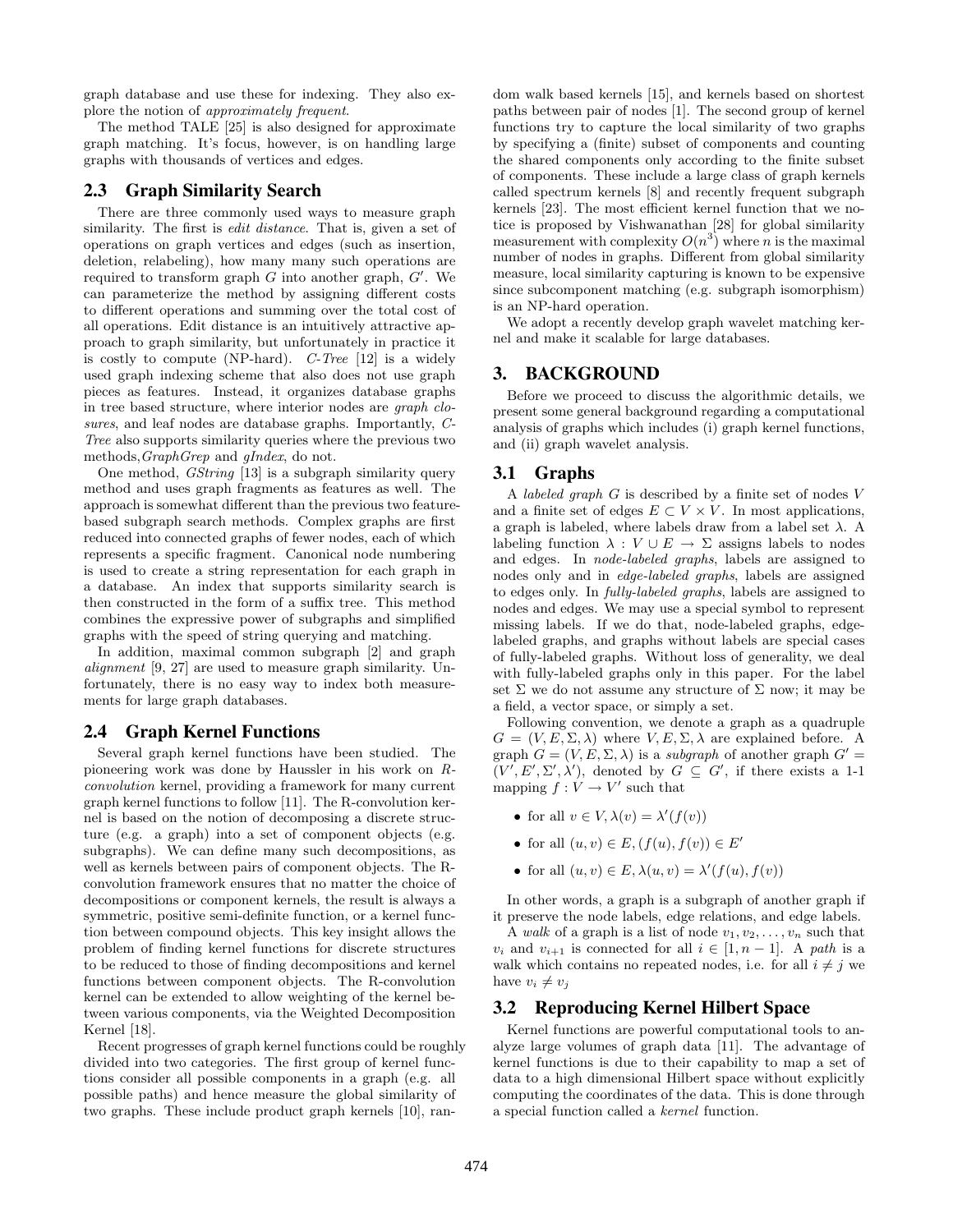A binary function  $K : X \times X \to \mathbb{R}$  is a positive semidefinite function if

$$
\sum_{i,j=1}^{m} c_i c_j K(x_i, x_j) \ge 0
$$
\n<sup>(1)</sup>

for any  $m \in \mathbb{N}$ , any selection of samples  $x_i \in X$  (i = [1, n]), and any set of coefficients  $c_i \in \mathbb{R}$   $(i = [1, n])$ . In addition, a binary function is *symmetric* if  $K(x, y) = K(y, x)$ for all  $x, y \in X$ . A symmetric, positive semi-definite function ensures the existence of a Hilbert space  $H$  and a map  $\Phi:X\to\mathcal{H}$  such that

$$
k(x, x') = \langle \Phi(x), \Phi(x') \rangle \tag{2}
$$

for all  $x, x' \in X$ .  $\langle x, y \rangle$  denotes an inner product between two objects  $x$  and  $y$ . The result is known as the Mercer's theorem and a symmetric, positive semi-definite function is also known as a Mercer kernel function [19], or kernel function for simplicity.

By projecting the data space to a Hilbert space, kernel functions provide a uniformed analytical environment for various data types including graphs, regardless of the fact that the original data space may not look like a vector space at all. This strategy is known as the "kernel trick" and it has been applied to various data analysis tasks including classification [26], regression [5] and feature extraction through principle component analysis [20], among others.

#### 3.3 Graph Wavelets Analysis

Wavelet functions are commonly used as a means for decomposing and representing a function or signal as its constituent parts, across various resolutions or scales. Wavelets are usually applied to numerically valued data such as communication signals or mathematical functions, as well as to some regularly structured numeric data such as matrices and images. Graphs, however, are arbitrarily structured and may represent innumerable relationships and topologies between data elements. Recent work has established the successful application of wavelet functions to graphs for multiresolution analysis. Two examples of wavelet functions are the Haar and the Mexican hat.

Crovella et al. [7] have developed a multi-scale method for network traffic data analysis. For this application, they are attempting to determine the scale at which certain traffic phenomena occur. They represent traffic networks as graphs labeled with some measurement such as bytes carried per unit time.

Maggioni et al. [17] demonstrate a general-purpose biorthogonal wavelet for graph analysis. In their method, they use the dyadic powers of an diffusion operator to induce a multiresolution analysis. While their method applies to a large class of spaces, such as manifolds and graphs, the applicability of their method to attributed chemical structures is not clear. The major technical difficulty is how to incorporate node labels in a multiresolution analysis.

## 4. FAST GRAPH SIMILARITY SEARCH WITH HASH FUNCTIONS

As discussed above, current graph query methods provide fast query time but not good similarity measurements. Kernel functions can provide better similarity measurement but the kernel matrix calculation is time-consuming so it is hard to build index structure by using them directly. To address this problem, we propose a new method, G-hash. Current methods usually focus on either accuracy or speed. Our proposed method defines similarity based on Wavelet Graph matching kernels (WA) and uses hash table as index structure to speed up graph similarity query. Below we first give an introduction to WA method.

## 4.1 Introduction to Wavelet Graph matching kernels

The idea behind WA method is to first convert the graph into sets by compressing property information in the neighborhood around each vertex, and then apply non-recursive alignment kernel to compute similarity between graphs. This method contains two important concepts: h-hop neighborhood and discrete wavelet functions. The h-hop neighbor*hood* one node v, denoted by  $N_h(v)$ , refers to a set of nodes which are  $h$  hops away from the node  $v$  according to the shortest path. Discrete wavelet functions refer to the defined wavelet functions, shown in equation 3, applying to h-hop neighborhood.

$$
\psi_{j,k} = \frac{1}{h+1} \int_{j/(k+1)}^{(j+1)/(k+1)} \varphi(x) dx \tag{3}
$$

where  $\varphi(x)$  is *Haar* or *Mexican Hat* wavelet function and h is the hth partition after  $\varphi(x)$  is partitioned into  $h+1$ intervals on the domain  $[0,1)$  and j is between 0 and h.

Based on the above two definitions, we can now apply wavelet analysis to graphs. Wavelet functions are used to create a measurement summarizing the local topology of a node. Equation 4 shows such a wavelet measurement, denoted by  $\Gamma_h(v)$ , for a node v in a graph G.

$$
\Gamma_h(v) = C_{h,v} \times \sum_{j=0}^k \psi_{j,k} \times \bar{f}_j(v) \tag{4}
$$

where  $C_{h,v}$  is a normalization factor with

$$
C_{h,v} = \left(\sum_{j=0}^{h} \frac{\psi_{j,h}^2}{|N_h(v)|}\right)^{-1/2},\tag{5}
$$

and  $f_j(v)$  is the average feature vector value of atoms that are at most  $j$ -hop away from  $v$  with

$$
\bar{f}_j(v) = \frac{1}{|N_j(v)|} \sum_{u \in N_j(v)} f_u.
$$
\n(6)

and  $f_u$  denotes the feature vector value of the node v. Such feature vector value can be one of the following four types:nominal, ordinal, internal and ratio. For ratio and internal node features, we directly apply the above wavelet analysis to get local features. For nominal and ordinal node features, we could first build a histogram and then use wavelet analysis to extract local features. After the node  $v$  is analyzed, a list of vectors  $\Gamma^h(v) = {\{\Gamma_1(v), \Gamma_2(v), \cdots, \Gamma_h(v)\}},$ called wavelet measurement matrix, can be obtained. In this way, a graph can be decomposed into a set of node vectors. Since the wavelet has strongly positive and strongly negative regions, these wavelet-compressed properties represent a comparison between the local and distant vertex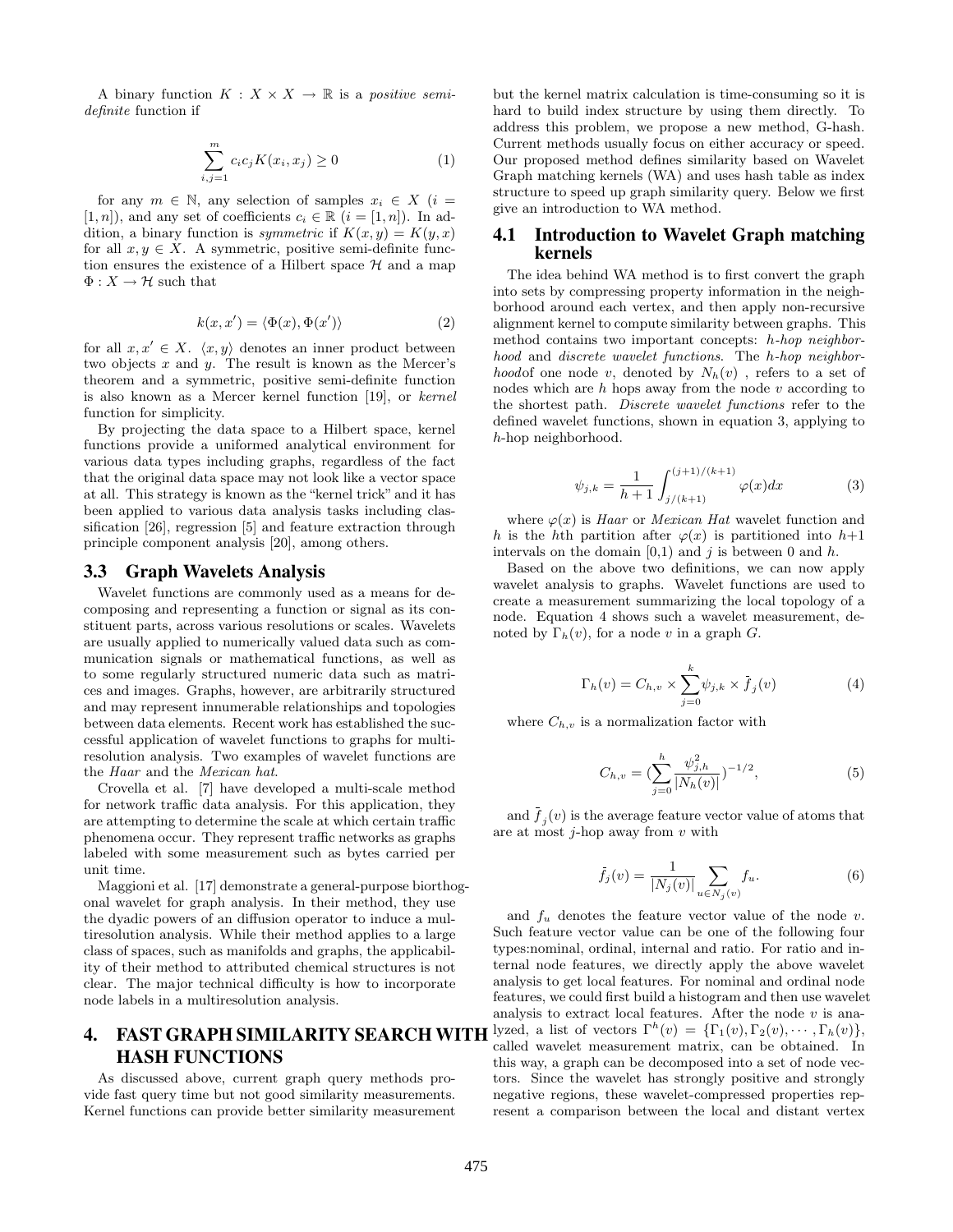neighborhood. Structural information of a graph has therefore been compressed into the vertex properties through wavelets. Hence, we can now ignore the topology and focus on matching vertices. The kernel function is defined on these sets. Given two graphs  $G$  and  $G'$  for example, the graph matching kernel is

$$
k_m(G, G') = \sum_{(u,v)\in V(G)\times V(G')} K\left(\Gamma^h(u), \Gamma^h(v)\right), \quad (7)
$$

$$
K(X, Y) = e^{\frac{-\|X-Y\|_2^2}{2}}.
$$
 (8)

The WA methods shows a good definition of similarity between graphs through kernel functions, as validated in the experimental part [22]. One issue, however, is that the overall time complexity of the wavelet-matching kernel is  $O(m^2)$ , and that of the kernel matrix is  $O(n^2 \times m^2)$ , where n is the size of the database and  $m$  is the average node number of all graphs. When the size of the database increases, the kernel matrix calculation time grows very quickly.

## 4.2 Fast graph similarity search with hash functions

Following the idea of using a function to map each node in a graph to a feature space, we may design a kernel function for fast similarity search. Specifically, we have the following two observations.

- When the node vector of the node  $u$  in the graph  $G$  is dramatically different from that of the node  $v$  in the graph  $G'$ , the RBF kernel value between the node u and node  $v$  is small and has little contribution to the graph kernel. So if we just count those pairs of nodes which have similar node vectors, the kernel matrix will reflect the similar similarity measurement between two graphs to that of WA method and the time will be saved.
- Similar objects in the hash table are positioned closer if the hash keys are based on the node vectors. So the hash table can help us to find similar node pairs rapidly. In addition, if all graphs in the database are hashed into the table, one cell may contain many similar nodes which belong to different graphs. Since these nodes are all similar, only one time RBF kernel calculation using two nodes of them is enough. Node overlay provides another chance to save time.

Based on the above two observations, we introduce our method, called hash table based k-NNs query (G-hash). Ghash is based on WA method to provide an accurate similarity measurement and use hashing to improve time complexity. The entire process is described as follows.

#### *4.2.1 Index construction*

First, we need to decompose all graphs in the library database into node vectors by using wavelet transformation same as that in the method of WA. Since the WA method is relatively insensitive to small perturbation of the hop distance parameter and the use of different wavelet functions makes little difference  $[22]$ , h is picked as 2 and the Haar wavelet is used for simplification.

After node vectors are obtained, the hash table will be built using the graphs in the database. At this time, a hash

function needs to be constructed to make sure that similar nodes can be hashed into the same cell. That means the hash keys should be associated with node vectors. Since we obtains the node vectors according to the node label and the neighboring information, we can construct hash keys in the same idea. We discretize each feature in the node vector to an integer. We encode a node label directly as a n bit-string with all zeros except a single 1 which indicate the label. Other features are rounded to the nearest integer. After the node vector is changed to a list of integer numbers, we then convert a node vector to a string by represent each integer number using its binary format and concatenate these obtained bit strings delimited by underscore. Such string is the hash key of the corresponding node. Take the graph P shown in figure 1 for example.

Example 4.1. We pick node labels and the number of neighboring nodes with different labels as node features. So there are a total of four node features. The node features for this graph just belong to one types of value: nominal. To get the node vectors, we first obtain histogram of node features. The histogram is shown in figure 1. Then we use wavelet function to extract local features. Take node  $P_3$  for example, the local obtained feature vector after using wavelet analysis for  $h=0$  is  $[b, 2, 0, 1]$ . The sample hash table is shown in figure 1.



Figure 1: Example graph.

Notice: In this framework, we assume no information for query graphs when we build the hash table for indexing.

#### *4.2.2 k-*NNs *Query Processing*

To obtain the  $k$ -NNs of a given query graph, we need to calculate the distance between it and all graphs in the database. Here the distance is defined using the kernel function between these two graphs.

$$
d(G, G') = \sqrt{\|\phi(G) - \phi(G')\|_2^2}
$$
  
=  $\sqrt{\langle \phi(G) - \phi(G'), \phi(G) - \phi(G')\rangle}$   
=  $\sqrt{\langle \phi(G), \phi(G)\rangle + \langle \phi(G'), \phi(G')\rangle - 2 \langle \phi(G), \phi(G')\rangle}$   
=  $\sqrt{k_m(G, G) + k_m(G', G') - 2k_m(G, G')}.$  (9)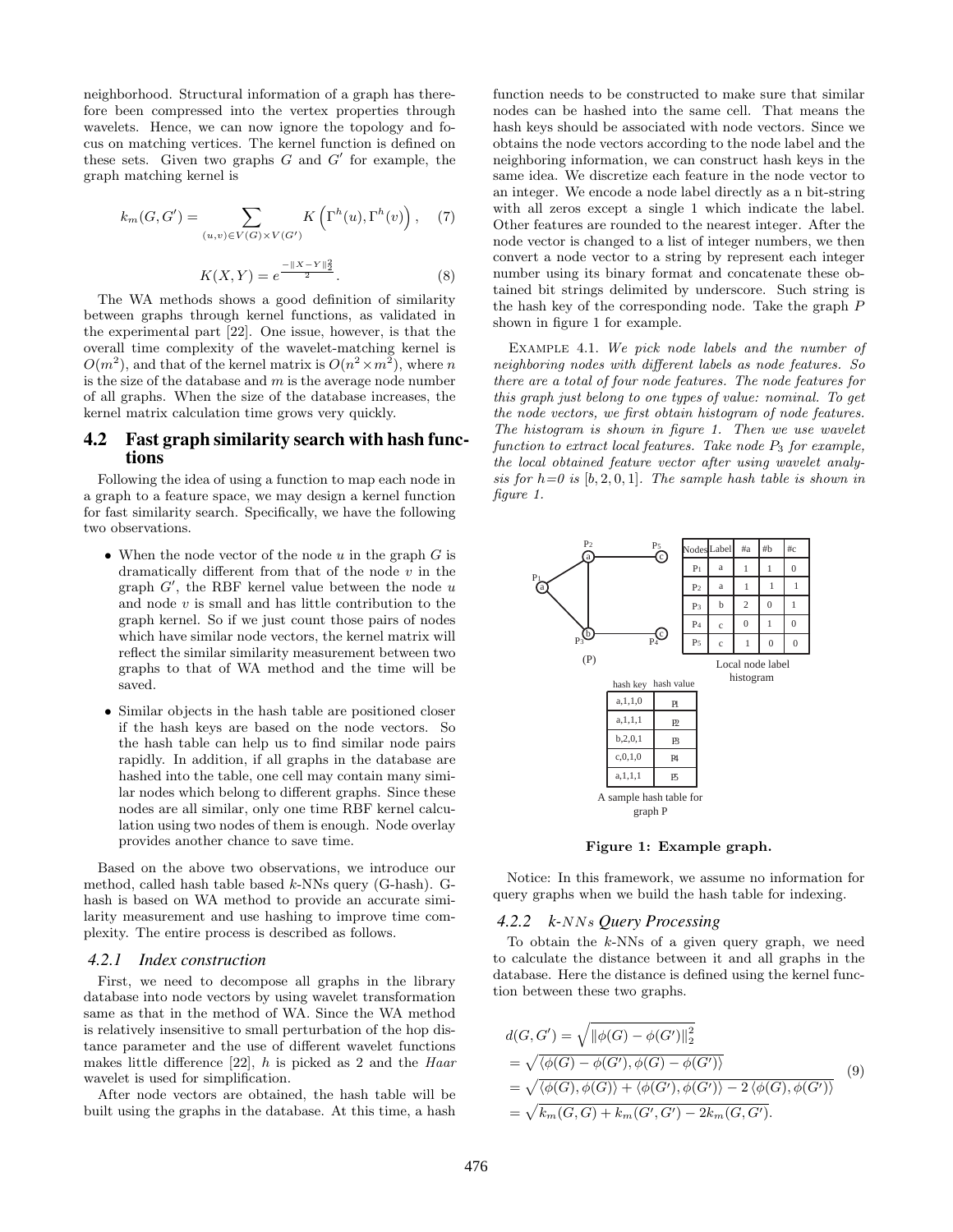where  $k_m(G, G)$  is the kernel function between the graph G and itself,  $k_m(G', G')$  is the kernel function between the graph  $G'$  and itself, and  $k_m(G, G')$  is the kernel function between the graph  $G$  and  $G'$ ). In the following section, we will discuss how to calculate all of them.

Though hashing the nodes of the query graph into the hash table, we can get the kernel function

$$
k_m(G, G') = \sum_{v \in G', u \in sim(i(v))} K\left(\Gamma^h(u), \Gamma^h(v)\right), \qquad (10)
$$

Where  $simi(v)$  are a set containing the nodes in graph  $G$  hashed to the same cell as the node  $v$  does. We use the following decoding to get the graph number containing these nodes and the node number.

Clearly, the similarity of two graphs is determined only by similar node pairs instead of all node pairs, which will save computational time. Since similar nodes also may be hashed into the neighboring cells, to increase the accuracy, we also count the nodes in neighboring cells when the size of graph is a larger (e.g. greater than 40).

Since only similar nodes are involved into the kernel calculation,  $K(\Gamma^h(u), \Gamma^h(v)) \approx 1$  if RBF kernel is used. So the equation 10 can be written into

$$
k_m(G, G') \approx \sum_{v \in G', u \in simi(v)} 1 = \sum_{v \in G'} |simi(v)|, \qquad (11)
$$

where  $|\sin(i\psi)|$  is the number of nodes contained in  $\sin(i\psi)$ . That means that we only need to count the number of similar nodes, belonging to the graph  $G$ , of each node in the query graph  $G'$  and sum them to get the kernel. Similarly, we can calculate the kernel between each graph and itself.

After the above calculations, we obtain a distance vector with each value corresponding to the distance between the query graph and a graph in the database. Through sorting this distance vector, we can obtain the  $k$ -NNs of this given query graph.

#### *4.2.3 Dynamic insertion and deletion*

To insert a new graph into the database, we hash all nodes of the new graph into the hash table. After insertion, only those cells associated with these nodes contain more nodes and all other cells has no changes. In addition, since the new graph has a limited number of nodes, insertion operations involve less time and the size of index little. Deletion operations are similar to insertion. To delete a graph from the database, we calculate the key corresponding to each node in this graph and then delete each node from the cell containing them.

## 5. EXPERIMENTAL STUDY

We have performed a comprehensive evaluation of our method by evaluating its effectiveness (in classification), efficiency, and scalability. We will apply our methods on chemical databases. For chemical compounds, the node features include numeric features and boolean atom features. Numeric features include element type, atom partial charge, atom electron affinity, atom free electrons count and atom heavy valence,etc. Boolean atom features include atom in acceptor, atom in terminal carbon, atom in ring,atom is negative, atom is axial,etc. Here, we just use a single of atomical feature: element type.

We have compared our methods with the Wavelet Alignment Kernel [22], C-tree [12],GraphGrep [21] and gIndex [30] as performance benchmarks. Our method, WA method, GrapGrep and gIndex are developed in C++ and compiled using g++. C-tree was developed in Java and compiled using Sun JDK1.5.0. All experiments were done on an Intel Xeon EM64T 3.2GHz, 4G memory cluster running Linux.

The parameters for WA, G-hash, C-tree, GraphGrep and gIndex are set in the following way. we set  $h = 2$  and use haar wavelet function for WA and G-hash. For Ctree, we choose the default values, namely, setting the minimum number of child node  $m = 20$ , the maximum number  $M = 2m - 1$  and the NBM method [12] is used for graph mapping. For GraphGrep and gIndex, we use default parameters.

#### 5.1 Data sets

We chose a number data sets for our experiments. The first five data sets are established data taken from Jorisson/Gilson Data Sets[14]. The next six data sets are manually extracted from BindingDB data sets [16]. The last one is NCI/NIH AIDS Antiviral Screen data set (http: //dtp.nci.nih.gov/.). Table 1 shows these data sets and their statistical information.

#### *5.1.1 Jorissen sets*

The Jorissen data sets contain information about chemicalprotein binding activity. The target values are drug's binding affinity to a particular protein. There are five proteins for which 100 chemical structures are selected with 50 chemical structures clearly bind to the protein(called "active" ones) and the other 50 ones similar to the active ones but clearly not bind to the target protein. See [14] for the further details.

#### *5.1.2 BindingDB sets*

The BindingDB database contains data for proteins and chemicals that bind to the proteins. We manually selected 6 proteins with a wide range of known interacting chemicals (ranging from tens to several hundreds). For the purpose of classification, we convert the real-valued binding activity measurements to binary class labels. This is accomplished by dividing the data set into two equal parts according to the median activity reading (we also deleted compounds whose activity value is equal to zero).

#### *5.1.3 NCI/NIH AIDS Antiviral Screen data set*

NCI/NIH AIDS Antiviral Screen data set contains 42,390 chemical compounds retrieved from DTP's Drug Information System. There is a total 63 types of atoms in this data set; the most frequent ones are C, O, N, and S. The data set contains three types of bonds: single-bond, double-bond and aromatic-bond. We selected all chemicals to build our graph database and randomly sampled 1000 chemicals as the query data set.

## 5.2 Similarity Measurement Evaluation with Classification

we compared classification accuracy using  $k$ -NN classifier on Jorissen sets and BindingDB sets with difference similarity measurement. For the WA method, we use wavelet matching kernel function to obtain kernel matrix, and then calculate distance matrix to obtain  $k$  nearest neighbors. For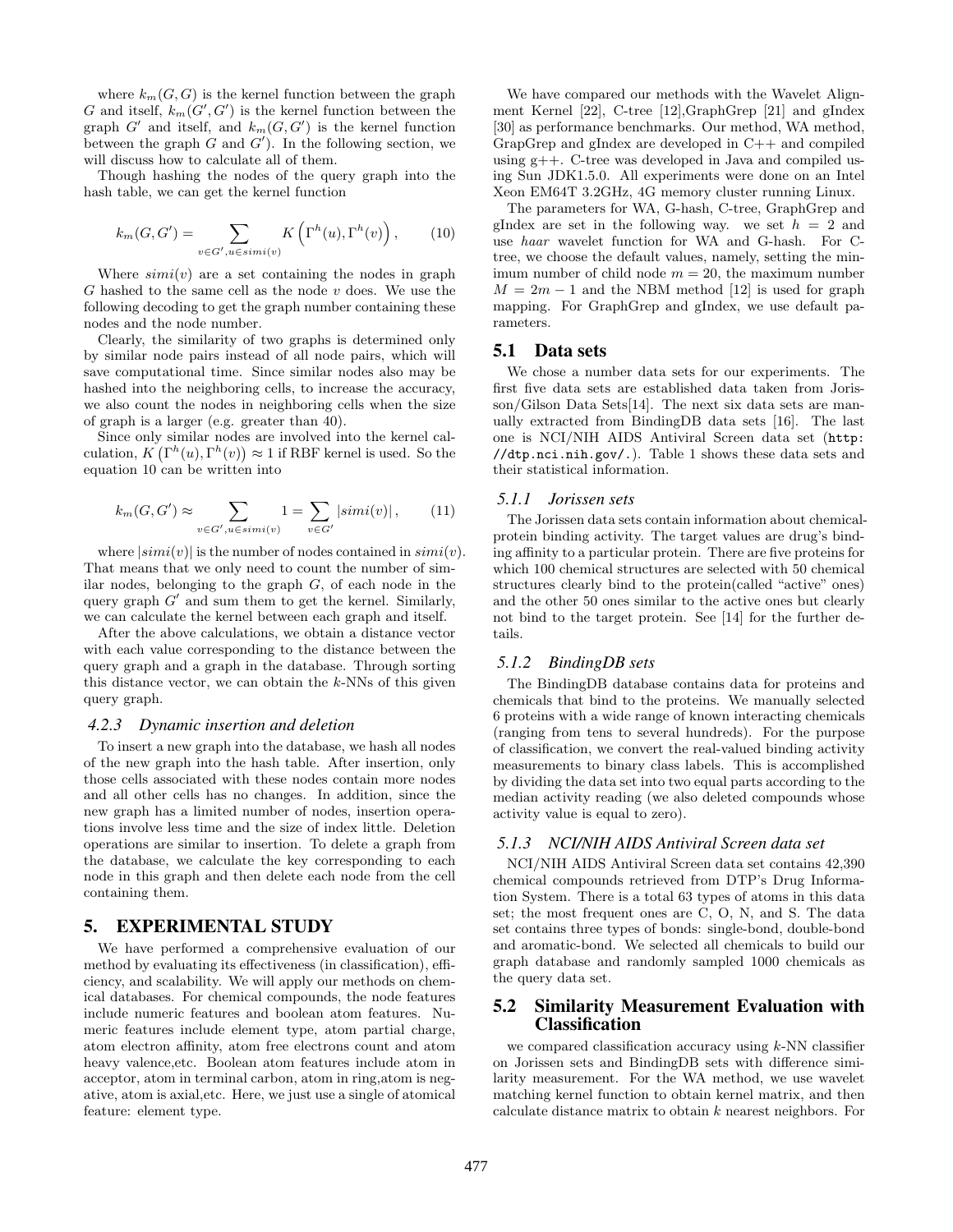Table 1: Data sets statistics.#S:total number of compounds, #P:number of positive compounds,#N:number of negative compounds,#Node: average number of nodes, #Edge: average number of edges.

| data set         | $\#\overline{S}$ | $\#P$ | $\#\mathrm{N},$ | $\#\mathrm{Node}$ | #Edge |
|------------------|------------------|-------|-----------------|-------------------|-------|
| PDE5             | 100              | 50    | 50              | 44.7              | 47.2  |
| CDK <sub>2</sub> | 100              | 50    | 50              | 38.4              | 40.6  |
| COX2             | 100              | 50    | 50              | 37.7              | 39.6  |
| FX <sub>a</sub>  | 100              | 50    | 50              | 45.75             | 48.03 |
| AIA              | 100              | 50    | 50              | 48.33             | 50.61 |
| AChE             | 183              | 94    | 89              | 29.1              | 32.0  |
| ALF              | 151              | 61    | 60              | 23.8              | 25.2  |
| EGF-R            | 497              | 250   | 247             | 24.6              | 27.1  |
| HIV-P            | 267              | 135   | 132             | 43.0              | 46.2  |
| HSP90            | 109              | 55    | 54              | 29.84             | 32.44 |
| MAPK             | 336              | 168   | 168             | 28.0              | 31.1  |
| <b>HIV-RT</b>    | 482              | 241   | 241             | 22.18             | 24.39 |

G-hash, we compute graph kernel according to our algorithmic study section and then calculate the k nearest neighbors. For C-tree, we directly retrieve the nearest neighbor. We use standard 5-fold cross validation to obtain classification accuracy, which is defined as  $(TP + TN)/S$  where TP stands for true positive,  $TN$  stands for true negative and  $S$  is the total number of testing samples. We report the average accuracy. In our experiments, we set  $k = 5$ .

The accuracy results are shown in figure 2. The accuracy, precision, and recall statistical information is shown in Table 2, 3 and 4. From figure 2, we know that G-hash outperforms C-tree on all twelve data sets, with at least 8% improvement on all of them. The average accuracy difference between G-hash and C-tree is about 13%. WA method outperforms G-hash, the average difference between them is about 2% because, most likely because we adopt some simplifications on distance matrix calculation. From what is discussed above, it is clear that kernel based similarity measurement is better than edit distance based similarity measurement. Since the accuracy of  $k$ -NN classifier is associated with the value of  $k$ , we also study the accuracy with respect to the value of  $k$ on these data sets to test whether the parameter  $k$  has any effect on accuracy performance comparison. Results show that accuracy performance comparison is insensitive to the parameter k.

Table 2: Accuracy results statistical information for G-hash, C-tree and WA on all data sets.

| method     | G-hash | C-tree |       |
|------------|--------|--------|-------|
| average    | 64.55  | 51.64  | 66.23 |
| derivation | 2.68   | 5.95   | 4.83  |

## 5.3 Scalability

#### *5.3.1 Index Construction*

In this section, we apply G-hash, WA [22], C-tree [12], GraphGrep [21] and gIndex [30] on NCI/NIH AIDS Antivi-



Figure 2: Comparison of averaged classification accuracy over cross validation trials.

Table 3: Average Precision for different data sets. Asterisk (∗) denotes the best precision for the data sets among WA, G-hash and C-tree methods.

| dataset          | WA.      | G-hash   | C-tree |
|------------------|----------|----------|--------|
| PDE5             | 83.16*   | 75.78    | 31.2   |
| CDK2             | $73.81*$ | 67.42    | 51.82  |
| COX <sub>2</sub> | 75.88*   | 66.98    | 54.85  |
| FX <sub>a</sub>  | 95.78*   | 91.19    | 29.36  |
| AIA              | 98.93*   | 98.33    | 36     |
| AChE             | 66.46    | $73.59*$ | 62.63  |
| ALF              | $72.14*$ | 69.82    | 32.59  |
| $EGF-R$          | 72.75    | 80*      | 55.41  |
| HIV-P            | 56.9     | $64.64*$ | 40.81  |
| HSP90            | 58.19    | $73.63*$ | 48.72  |
| MAPK             | $66.31*$ | 66.21    | 53.25  |
| <b>HIV-RT</b>    | $69.38*$ | 61.87    | 54.11  |

ral Screen data set.

We compare index size and average index construction time for different methods. Towards that end, we sampled different number of graphs ranging from 10,000 to 40,000. Figure 3 shows the index construction time in milliseconds with respect to the size of database for G-hash, C-tree, GraphGrep and gIndex. The construction time for G-hash is much lower than those for other three methods because of the adoption of a hash table. In addition, when the data set size increases, the construction time for C-tree, Graph-Grep and gIndex grows faster than that for G-hash since the construction of C-tree, GraphGrep and gIndex involve relatively complicated index structure. So G-hash outperforms C-tree, GraphGrep and gIndex on index construction time.

Figure 4 shows index size with respect to database size. The index size of G-hash shows a steady growth with increasing database size while that of C-tree increases sharply since C-tree need to save the whole tree structure while Ghash just need to save the hash table.

#### *5.3.2 Query Processing Time*

Figure 5 shows the query time in milliseconds with respect to the size of database. When the size of database increases,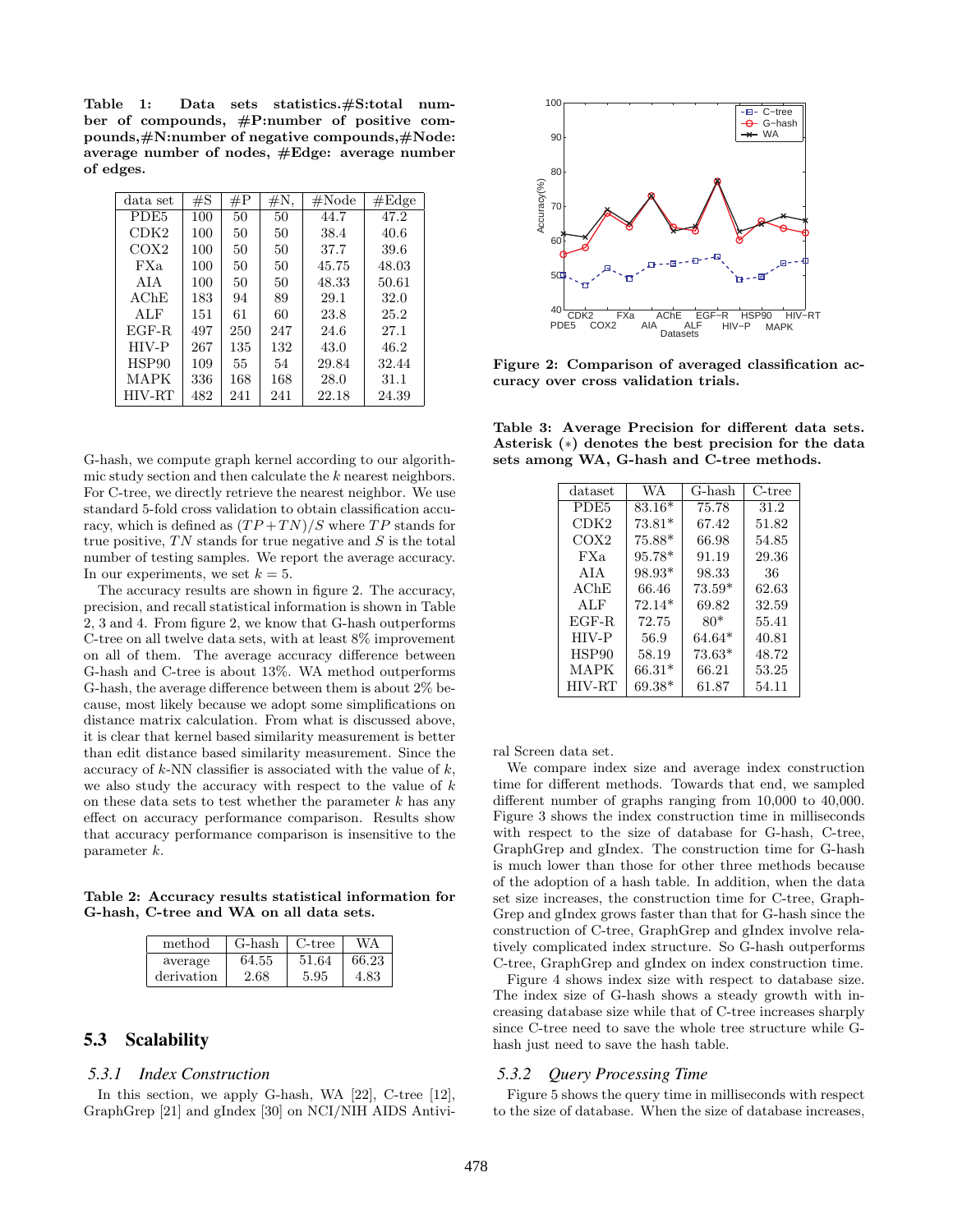Table 4: Average recall for different data sets. Asterisk (∗) denotes the best recall for the data sets among WA, G-hash and C-tree methods.

| dataset         | WA       | G-hash   | $C$ -tree |
|-----------------|----------|----------|-----------|
| PDE5            | $58.06*$ | 56.2     | 46.93     |
| CDK2            | $55.87*$ | 53.54    | 46.7      |
| COX2            | 63.57    | $68.06*$ | 51.46     |
| FX <sub>a</sub> | 58.23    | $62.41*$ | 42.06     |
| AIA             | 64.81    | 66.27    | 55.33     |
| AChE            | $63.63*$ | 62.82    | 44.15     |
| ALF             | 61.25    | $66.16*$ | 53.83     |
| $EGF-R$         | $79.64*$ | 77.51    | 55.81     |
| HIV-P           | $63.4*$  | 61.96    | 47.62     |
| HSP90           | $63.4*$  | 61.96    | 47.62     |
| MAPK            | 70.52    | $73.6*$  | 72.16     |
| HIV-RT          | 67.78*   | 66.83    | 56.78     |

G-hash scales better than C-tree. There is no direct way that we could compare G-hash and subgraph indexing methods such as G-index and Graphgrep since G-hash search for similar graph and G-index (and Graphgrep) searches for the occurrences of a subgraph in a database.

In the following, we sketch one way to use subgraph indexing methods for similarity search. This method contains three steps: (i) randomly sample subgraphs from a query, (ii) use those subgraphs as features and compute the occurrences of the subgraphs in graph databases, and (iii) search for nearest neighbors in the obtained feature space. Clearly the overall query processing time depends on (i) how many subgraphs we use and (ii) how fast we can identify the occurrences of the subgraphs in a graph database. We estimate the lower bound of the overall query processing time by randomly sampling a SINGLE (one) subgraph from each of the 1000 querying graph and use subgraph indexing method to search for the occurrence of the subgraph. We record the average query processing time for each query. This query processing time is clearly the lower bound since we use only one subgraph from the query graph.

Figure 5 shows the experimental results of comparing Ctree, GraphGrep and gIndex. When the size of database is 40,000, the query time for C-tree, Graphgrep and gIndex are nearly 8 times,10 times and 100 times as that for G-hash respectively.

Finally, we compared C-tree and G-hash with varying  $k$ values for k-NN search. the results are shown in Figure 6. The query time of C-tree increases with the increasing k and the running time of G-hash is insensitive to the number of k.

## 6. CONCLUSIONS AND FUTURE WORKS

Graphs are a kind of general structural data have been widely applied in many fields such as cheminformatics and bioinformatics, among others. A lot of significant researchers have been attracted to current data management and mining technique. Proposing an efficient similarity graph query method is a significant challenge since most existed methods focus on speed and provide poor accuracy. In order to address this problem, we have presented a new graph query method, G-hash. Through our experimental study, we have



Figure 3: Index construction time for NCI/NIH AIDS data set.



Figure 4: Index size for NCI/NIH AIDS data set.



Figure 5: Query time for NCI/NIH AIDS data set.

shown that compared to C-tree [12], G-hash provides about a 13% improvement to accuracy. The query time for G-hash is much less than that for C-tree [12], GraphGrep[21] and gIndex[30] especially when the database size becomes larger. In addition, G-hash shows a better scalability on index con-